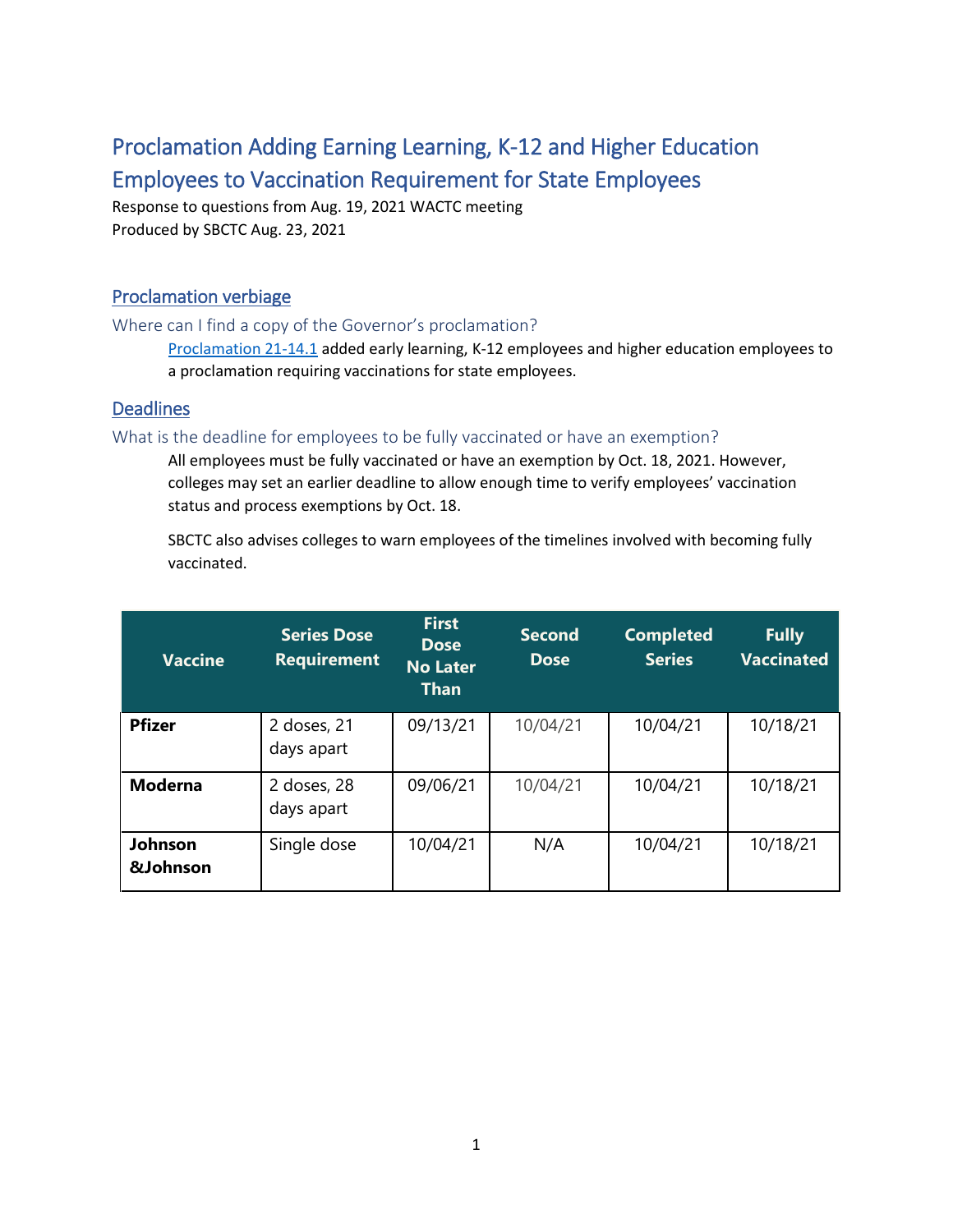## Covered employees

#### Does the vaccination requirement apply to students?

[Proclamation 21-14.1](https://www.governor.wa.gov/sites/default/files/proclamations/21-14.1%20-%20COVID-19%20Vax%20Washington%20Amendment.pdf?utm_medium=email&utm_source=govdelivery) applies to college faculty and staff, not students. However, there are a few exceptions. Health care students must be vaccinated before starting clinical rotations. Students who provide health care services on-campus (such as in a campus-based dental clinic) must also be vaccinated.

#### Does the vaccination requirement apply to student employees?

Yes, the vaccination requirement applies to student employees. As a general rule of thumb, SBCTC is interpreting "employees" to be anybody who is on the college payroll and who receives a W-2 form.

Does the vaccination requirement apply to employees who work remotely?

Yes, the proclamation applies to all employees, even if they work entirely online.

Does the vaccination requirement apply to volunteers who come on campus?

Yes, the proclamation applies to volunteers who come on campus.

#### Does the vaccination requirement apply to trustees and foundation board members?

The vaccination mandate applies to college trustees and to members of the State Board for [Community and Technical Colleges,](https://www.governor.wa.gov/sites/default/files/proclamations/21-14.1%20-%20COVID-19%20Vax%20Washington%20Amendment.pdf?utm_medium=email&utm_source=govdelivery#page=8) regardless of whether they come to campus or work remotely. Foundation board members are considered volunteers, so the proclamation applies only if they come to campus.

Who verifies the vaccination of governor-appointed college trustees? The Governor's Office or the college?

[The proclamation](https://www.governor.wa.gov/sites/default/files/proclamations/21-14.1%20-%20COVID-19%20Vax%20Washington%20Amendment.pdf?utm_medium=email&utm_source=govdelivery#page=8) identifies board members as "workers," so colleges need to check the vaccination status of members of their boards of trustees.

## Collective bargaining

#### Is the vaccination mandate subject to collective bargaining?

Yes, unions may request to bargain the impacts of mandatory vaccines. **Faculty** will bargain at the college level through the Washington Education Association (WEA) or the American Federation of Teachers (AFT).

For **classified staff**, bargaining will occur at the state level, between the Labor Relations Office (within the Office of Financial Management) and the Washington Federation of State Employees (WFSE) and the Washington Public Employees Association (WPEA). Classified staff at technical colleges will bargain locally with their colleges, as will classified staff at colleges that are not part of the bargaining coalition represented by OFM.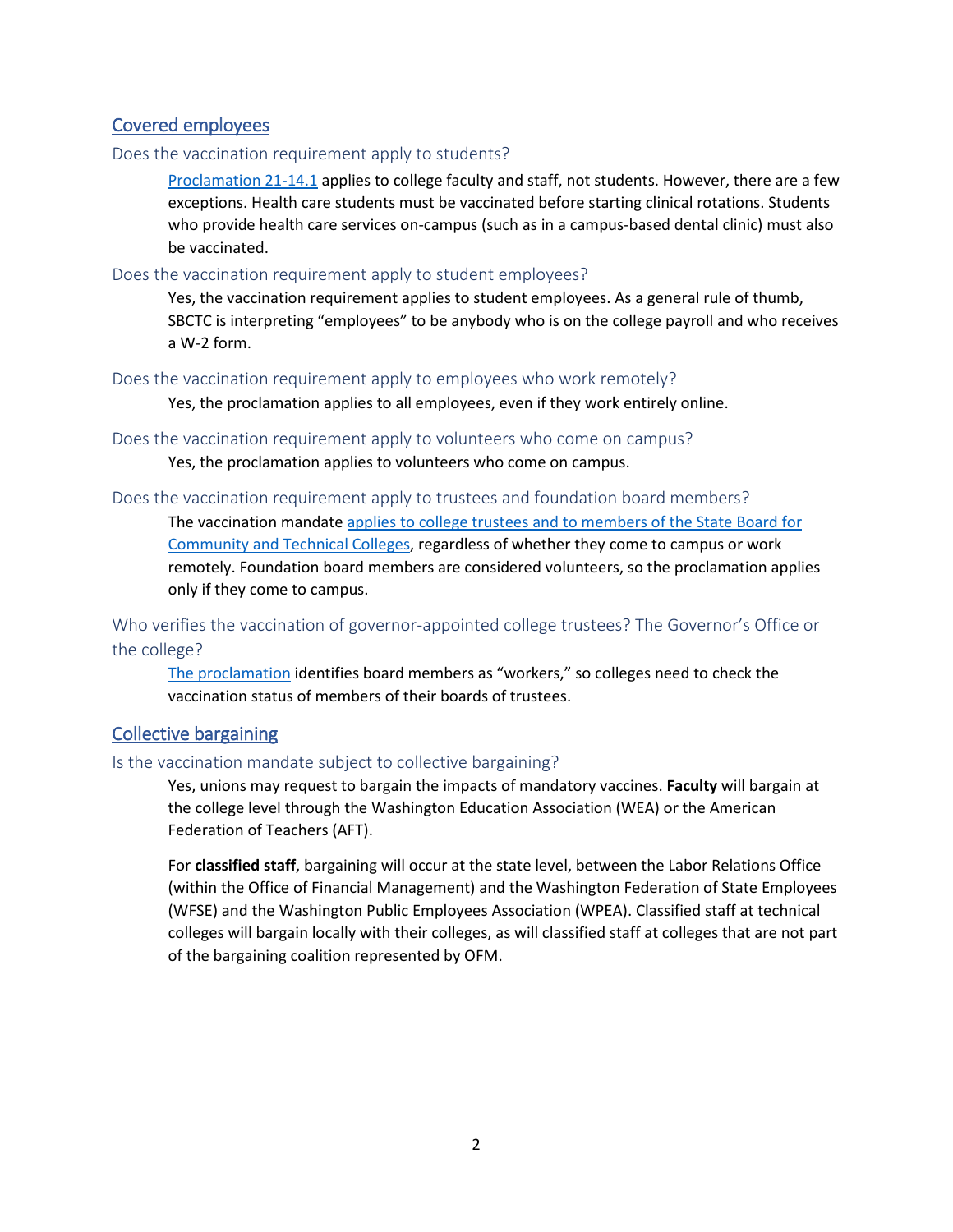## **Dismissals**

# What is the process for dismissing employees who are not vaccinated or who don't have an exemption by Oct. 18, 2021?

For faculty, the separation process is determined by local collective bargaining agreements. For classified staff and exempt employees, the separation process is determined by collective bargaining agreements, civil service rules, or college policies.

#### Will employees who are terminated receive unemployment benefits?

The Employment Security Department indicated that it would review unemployment applications on a case-by-case basis. In general, unemployment benefits are not granted to people who do not meet a condition of employment.

#### **Exemptions**

# Will there be guidance on what constitutes a "legitimate" medical or religious exemption? How do colleges document those exemptions?

The Office of Financial Management provided human resources offices with standardized documents and guidance for medical and religious exemptions. To ensure a consistent approach between colleges, SBCTC recommends all colleges use these forms. For both medical and religious exemptions, the documents will require information from employees and analysis. You will likely want to work with your AAG as you receive these exemption requests.

If your college human resources office does not have a copy of these forms, please contact SBCTC Director of Human Resources Julie Huss, a[t jhuss@sbctc.edu.](mailto:jhuss@sbctc.edu)

#### Who approves or disapproves the exemption applications?

Each college will be responsible for approving or disapproving applications for a vaccination exemption. Likely, this process will happen through your human resources departments.

#### Attestations/verification

#### Can employees self-attest that they've been vaccinated, without any other type of verification?

No, attestations aren't enough to verify vaccination for employees; colleges must see and record the documentation. One way to accomplish this would be to allow employees to show their documentation on their computer video cameras while HR staff or other designated college staff make a checkmark next to the employees' names in ctcLink or the Legacy system.

#### Are we required to keep a copy of vaccination documentation, or just verify that we've seen it?

SBCTC advises colleges to not keep copies of vaccination documents. Instead, colleges should view the documents and make an indication that they've verified the employee's vaccination status. This could be accomplished by simply checking a box in ctcLink or the Legacy system.

# But how can a college document an employee's termination if they don't have a record of a vaccination status in the employee's file?

Employees who are not fully vaccinated or who do not have an exemption by Oct. 18 will not meet the conditions of employment for the position. Employees will be subject to nondisciplinary dismissal from employment for failing to meet the qualifications of the job.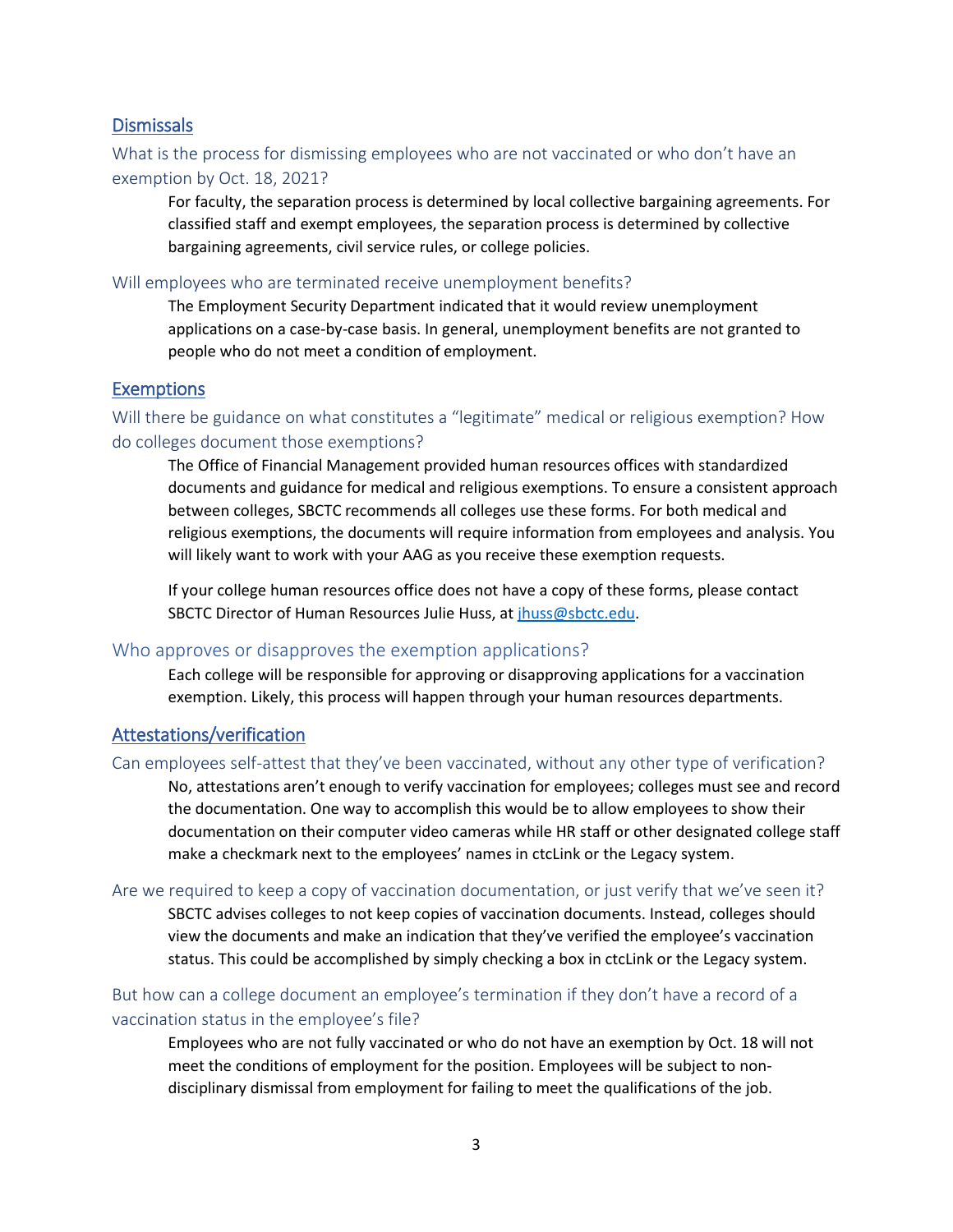## When will SBCTC update the attestation form in ctcLink and the Legacy system?

The SBCTC IT department expects to update the attestation form for both systems the week of Aug. 23.

- A verification box will be added next to each employee's name. College staff will check the box once they've verified the employee's vaccination status.
- The philosophical exemption for employees has been removed. (It is not allowed under the Governor's proclamation.)

#### Will verification or exemption documents be uploaded through ctcLink or the Legacy system?

No, there won't be a way to upload documents as part of the attestation process in ctcLink or the Legacy system.

Vaccination documents should be visually inspected, but not uploaded or kept by the colleges.

Exemption applications should be delivered to employees by their college human resources office.

# If employees can't prove their vaccination status through an attestation, why require them to fill out an attestation at all?

The attestations serve three key purposes:

- 1. Colleges will know which employees are vaccinated and can therefore follow up with a request to see documentation.
- 2. Colleges will know which employees are requesting exemptions. Human resources department staff can then reach out to those employees with information and required forms.
- 3. Attestations provide a way to gather immunization data across colleges and across our system.

#### Is our system keeping the personal/philosophical exemption for students?

Yes, the personal/philosophical exemption remains an option in ctcLink and the Legacy system. Like many COVID-related issues, this may change in the future.

#### Do we have to verify for booster shots?

The proclamation is silent on the issue of booster shots.

We are considered a "vaccinated" campus and we are getting pushback from fully online students who say they don't need to fill out the attestation. Does the proclamation require an attestation from students who are learning entirely online?

The [vaccination proclamation](https://www.governor.wa.gov/sites/default/files/proclamations/21-14.1%20-%20COVID-19%20Vax%20Washington%20Amendment.pdf?utm_medium=email&utm_source=govdelivery) doesn't apply to students. However, the higher education [proclamation](https://www.governor.wa.gov/sites/default/files/proclamations/20-12.3%20-%20HigherEd.pdf?utm_medium=email&utm_source=govdelivery) does require colleges to gather attestations from students, but only from those students who come to campus for face-to-face classes or services. Conceivably, a college could decide against requiring attestation forms from students taking classes and using services completely online. Most colleges are asking all their students and employees to fill out attestation forms through the ctcLink and Legacy systems, which makes it much more efficient to gather information and data without having to create separate procedures for different types of students.